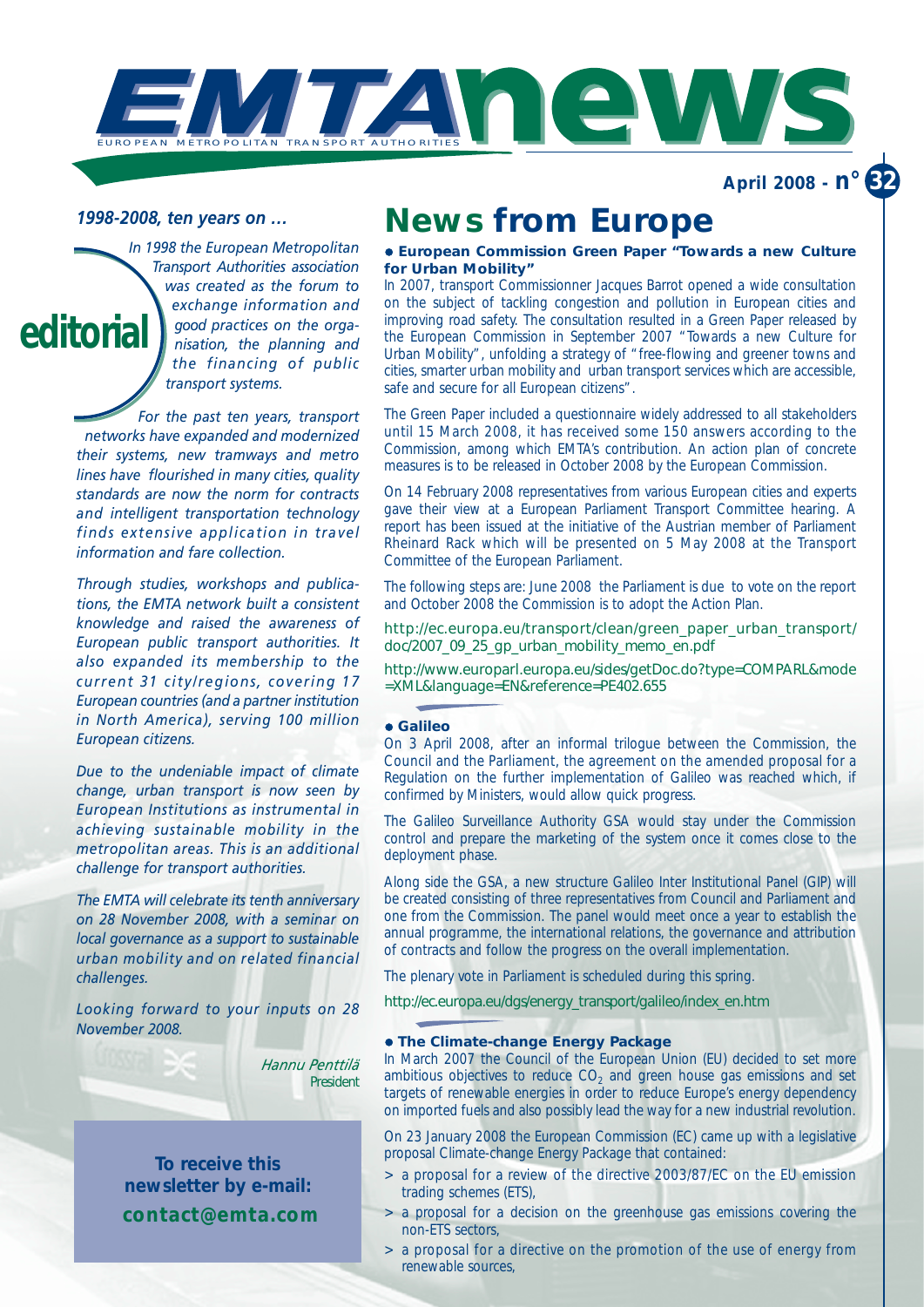- > a proposal for a directive on carbon capture and storage,
- > a Commission communication on the early demonstration of sustainable power generation from fossil fuels plants and their funding,
- > guidelines on state aid for environmental protection.

The Climate-change Energy package aims at reaching the ambitious level of a 20% reduction in greenhouse gas by 2020 compared to 1990 and at achieving a 20% share of renewable energies in overall EU consumption by 2020 including a target of 10% for bio-fuels.

On 3 March, the Council of the EU held a debate on the Climate change Energy package.

Ministers welcomed the proposal to make sure the transport sector contributes to the Community's overall objective of combating climate change. However they stressed the need to strike the right balance between, on the one hand, competitiveness and competition neutrality and, on the other, the need to reduce  $CO<sub>2</sub>$  emissions from road.

It is a co-decision procedure with the Parliament, however Member States make efforts to find an agreement at last early

2009, to make sure EU policy on the subject is ready before joining the climate summit in Copenhagen end 2009 that will decide on post Kyoto protocol.

## www.eu2008.si/info/en/

### **• Community guidelines on state aid for railway undertakings**

At the end of 2007, The European Commission launched a consultation on a working document prepared by DG-TREN in reference to the compatibility with EC Treaty of state aid as defined in Directive 91/440/EEC, so as to draw guidelines to improve transparency of public financing and legal certainty with regard to the Treaty rules, in the context of the opening up of markets.

The resulting document 'Guidelines on state aid for railway undertakings' will be released by the Commission end of April 2008. Of importance is the decision of the Commission to consider acceptable under certain conditions, with a view to supporting regional development, state aids for the renewal or the purchase of rolling stock for passenger services.

http://ec.europa.eu/dgs/energy\_transport/state\_aid/c onsultation\_ms\_en.htm

## **News from the cities**

## $\bullet$  **Brussels: from public transport to car sharing, intermodality at large**

The public transport Company in Brussels STIB is developping a car sharing scheme which is seen as a win-win situation for public transport and for the city.



STIB, the public regional company of public transport covers 29 municipalities, serves 1,160 000 inhabitants an operates 3 metro lines, 15 tram lines, 51 bus lines and 20 night bus lines. STIB is aware of the importance of developping intermodality so as to better meet the flexiblemobility needs of a urban area. Already special services to people with disabilities (since 1978) and facilities for the bicycle users have been provided, and projects of collaboration with taxis and of implementing park and ride facilities are underway. However a more innovative scheme has been tested since 2003: the partnership between car-sharing company Cambio, STIB and Brussels-Capitale Region, a win-win situation according to the actors involved.

The car sharing scheme started in 2000 as a joint venture *Cambio-Taxistop* to create the company *Optimobil* in Belgium . In the autumn of 2001, Brussels-Capitale Region asked for the participation of STIB in the Brussels scheme. Thus the *Cambio* *Brussels limited Company* made of 49.5% STIB-MIVB -the public transport company- and 50.5% Optimobil Belgium Cambio.

Launched in May 2003 with 4 stations and 15 cars, 5 years later it covers 30 stations, 100 cars and some 3000 customers.

The collaboration between the transport authority, the public transport operator and the car sharing company is seen as a win-win situation that benefits the community at large.

The ease of use of car-sharing available day and night, 7 days a week at specially designed stations with a pay-as-you-go tariff structure and an easy booking including internet, makes it a handy alternative to private car.

Every shared car is said to replace 4 to 8 private cars thus reducing traffic jams and allowing to spare the related land spaces for parking to be used for other activities. The traffic reduction also has a positive impact for the citizens on the level of pollution.

The involvement of the transport authority Brussels-Capitale Region was instrumental to ensure financial support and the promotion of the scheme at regional level while the involvemement of the local authorities allowed free parking spaces on their territory and the local promotion of the service.

The operator STIB gains a good image of a public transport company which integrates a wide range of services to meet the flexible needs of its customers. Cambio stations are integrated in STIB's network and their display is shown on STIB's map. The marketing and communication campaign in collaboration with the Transport Authority enhance the promotion of the natural complementarity between public transport and car-sharing.

For more : Didier Dumont Head of Department "Bouquet de Transports" (Intermodality), STIB

dumontd@stib.irisnet.be • www.cambio.be

## z **London to get "Crossrail"**

London is set to welcome the largest addition to its transport system for more than 50 years following a green light for Crossrail, a new partly underground, east-west rail link for London.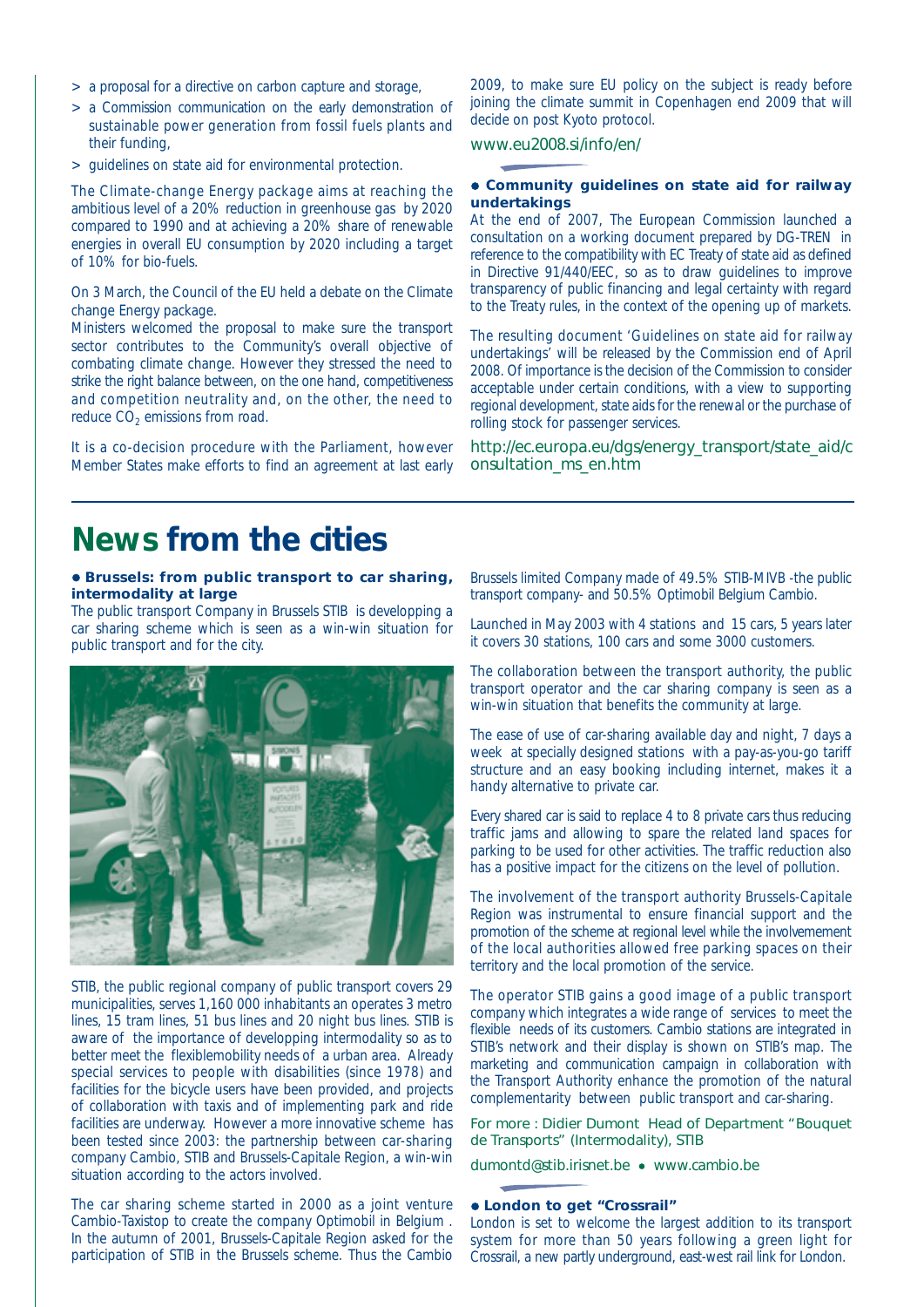As Europe's largest civil engineering project, Crossrail is set to boost London's public transport provision by 10 per cent, easing congestion on central London metro lines. With a capacity twice that of the Jubilee line, Crossrail will provide a high frequency, safe and comfortable rail service, carrying 78,000 passengers per hour in peak times.

Work will start in 2010 with services begining over a phased 12 month period from 2017. The line will be integrated into TfL's existing zonal system and all ticketing options, including Oyster, will apply. A premium fare above TfL zonal rates will only operate for the extension to Heathrow.

The £16bn rail link will run from Maidenhead and Heathrow west of London to Shenfield and Abbey Wood in the east, passing through the City, West End and Canary Wharf.



Set to open in 2017, it will play a vital role in ensuring that London continues to grow and prosper as a world city.

## www.tfl.gov.uk

## z **2007: demand and supply on the increase in Barcelona metropolitan area**

- > During 2007 public transport users reached 935 million trips and continued the steady growth shown over the last few years
- > Citizens of the Barcelona Metropolitan Area gave their approval to all means of transport

#### **On the demand side**

The public transport system of the Barcelona Metropolitan Area carried 934.8 million passengers during 2007, a figure that shows a relative increase of 2.7% that is to say 24 million more passengers over 2006.

The highest percentage rise was for the Metropolitan tramway with an increase of more than 23%, whereas in absolute values the most outstanding was for the Barcelona metro system with 13 million more passengers. Mention should also be made of the decrease in the Renfe Rodalies (suburban) network with a loss of 5 million trips, 4%, inconvenienced throughout the year by the work for the arrival of the high speed train in Barcelona and especially by the cancellation of some train services between 20 October and 30 November.

|                                            | <b>Trips</b> | 071     | <b>ATM</b> | <b>Farebox</b> | 071     |  |
|--------------------------------------------|--------------|---------|------------|----------------|---------|--|
|                                            | (million)    | 06(%)   | tickets    | (M)            | 06(%)   |  |
| Metro                                      | 366.4        | 3.7%    | 83.7%      | 188.7          | 7.8%    |  |
| <b>Ferrocarrils Generalitat Catal Unya</b> | 79.1         | 1.4%    | 82.1%      | 56.6           | 5.0%    |  |
| Renfe Rodalies (Suburban)                  | 117.1        | $-4.1%$ | 51.1%      | 113.2          | $-4.4%$ |  |
| Metropolitan tramway                       | 20.9         | 23.1%   | 83.9%      | 9.1            | 21.2%   |  |
| TMB buses*                                 | 210.5        | 1.3%    | 65.3%      | 116.6          | 9.2%    |  |
| Other urban buses                          | 111.7        | 7.3%    | 42.1%      | 62.4           | 10.3%   |  |
| Inter-city buses                           | 29.2         | 2.9%    | 72.4%      | 30.2           | 6.8%    |  |
| <b>TOTAL</b>                               | 934.8        | 2.7%    | 71.2%      | 576.9          | 5.5%    |  |

*\*TMB: Transports Metropolitans de Barcelona*

#### **On the supply side**

The increased frequency of the Metro and FGC<sup>1</sup>, as well as the expanded train capacity of Renfe suburban trains and extensions of the tram network raised the supply of railway services by 9.8%. Alongside, bus networks, both urban and inter-city, also increased by the same significant amount of 9.8%.

| <b>Type of railway</b>                                                                                                               | <b>Lines</b>                        |                               | <b>Network</b><br>length (km)           |                             | <b>Stations</b>               | <b>Trains</b><br>peak        | <b>Carriages</b>                     | (million km) |                                        |
|--------------------------------------------------------------------------------------------------------------------------------------|-------------------------------------|-------------------------------|-----------------------------------------|-----------------------------|-------------------------------|------------------------------|--------------------------------------|--------------|----------------------------------------|
| Metro<br><b>Ferrocarrils Generalitat Catal Unya</b><br>Renfe Rodalies (Suburban)<br>Metropolitan tramway<br>Total by type of railway | 6<br>$\overline{2}$<br>6<br>5<br>19 |                               | 86.6<br>143.9<br>447.7<br>28.4<br>706.5 |                             | 123<br>77<br>107<br>55<br>362 | 105<br>43<br>34<br>20<br>202 | 73.2<br>30.1<br>78.6<br>2.2<br>184.1 |              | 7.0%<br>2.6%<br>15.6%<br>12.7%<br>9.8% |
|                                                                                                                                      |                                     |                               |                                         |                             |                               |                              |                                      |              |                                        |
| <b>Type of bus</b>                                                                                                                   | <b>Lines</b>                        | <b>Network</b><br>length (km) |                                         |                             | <b>Buses</b><br>in service    |                              | <b>Buses - km</b><br>(millions)      |              | 071<br>06(%)                           |
| TMB buses*<br>Other urban buses<br>Inter-city buses                                                                                  |                                     | 109<br>209<br>306             |                                         | 921.5<br>2.134.2<br>6.866.5 | 901<br>764<br>435             |                              | 44.1<br>44.5<br>30.1                 |              | 4.8%<br>17.9%<br>6.4%                  |
| Total by type of bus                                                                                                                 |                                     | 624                           | 9.922.2                                 |                             |                               | 2.100                        | 118.7                                |              | 9.8%                                   |
| <b>TOTAL FOR THE SYSTEM</b>                                                                                                          |                                     | 643                           | 10.628.7                                |                             |                               |                              | 302.8                                |              | 9.8%                                   |

*\*TMB: Transports Metropolitans de Barcelona*

#### **Mobility survey: citizens' opinion**

All modes of transport from private to public have been evaluated by the citizens. The average evaluation of the means of transport varies depending on the frequency of use but the main highlight is that citizens approve *all means of transport* the average score being above 5 on a scale from 0 to 10. Generally speaking people tend to have a better opinion on the mode of transport they use most frequently.



The specific opinion regarding the *quality* of different means of transport, stresses the disapproval by citizens of the safety aspect for people using the bicycle or motorcycle and the environmental impact of cars.

| <b>Item</b>                 | On foot | <b>Bicycle</b> | <b>Public</b><br>transport | Car  | <b>Private transport</b><br><b>Motorcycle</b> |
|-----------------------------|---------|----------------|----------------------------|------|-----------------------------------------------|
| Rapidity                    | 6.22    | 5.93           | 6.68                       | 7.30 | 8.65                                          |
| Com fort                    | 6.70    | 5.73           | 6.82                       | 8.55 | 7.78                                          |
| Safety*                     | 6.99    | 4.32           | 6.82                       | 7.10 | 4.41                                          |
| <b>Environmental impact</b> | ۰       | 8.54           | 6.27                       | 4.51 | 5.14                                          |

*\*In the case of public transport this refers to security, whereas for other means it refers to road safety*

## *Average score is 6,10 for Bicycles, 6,64 for PT, 6,86 for cars, 6,49 for Motocycle*

As of public transport modes, all scoring above 6 on the 1 to 10 scale, a comparison between different aspects of the various forms of public transport highlights the comfort of the tramway (8.01 points) and the rapidity of the Metro (7.79). All means of public transport were given a score of more than 5 points for all the aspects analysed, resulting in an average score of 6.6.

#### www.atm.cat

1 *Ferrocarils Generalitat Catalunya railways network running alongside the metro network in the city of Barcelona*